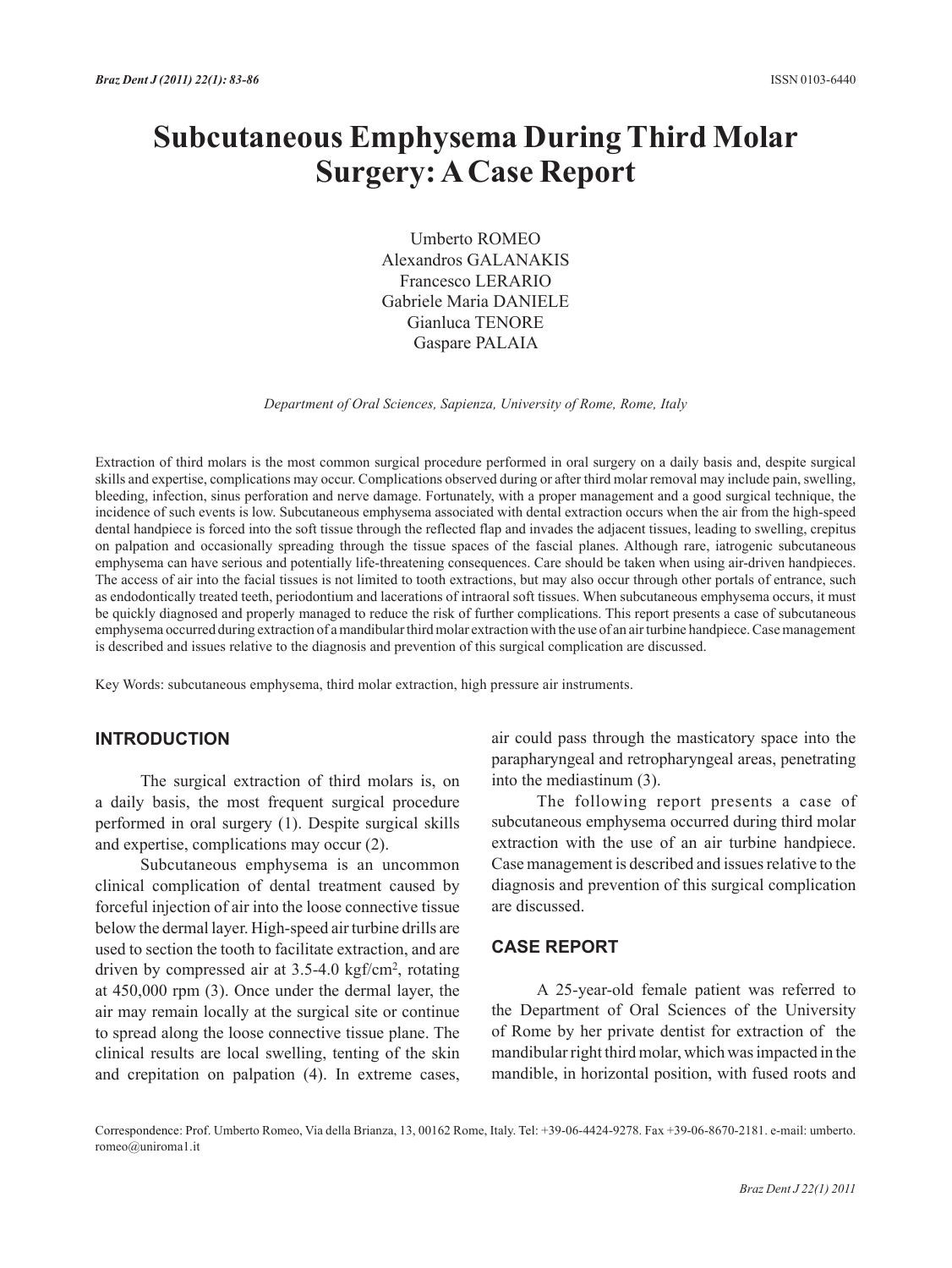near the mandibular canal (Fig. 1). Oral and physical examinations, including radiography and computed tomography (CT) scanning, were performed. Medical history was not relevant for systemic conditions and the routine preoperative laboratory tests, including coagulation screening tests, were within normal ranges. Based on these findings, surgery was scheduled under local anesthesia.

Using a Bard Parker #15 scalpel blade, a triangular surgical flap with was made with a release incision mesially to the second molar and adjacent to the papilla. The mucoperiosteal flap was raised, exposing the overlying bone and maintained with a Langenbeck retractor. In order to expose the tooth crown, ostectomy was performed using a Lindemann stainless steel bur on a low-speed straight handpiece with copious sterile saline irrigation. Then, an air-driven high-speed turbine was used for tooth sectioning.

During this surgical phase, the air turbine handpiece was inclined towards the bucal face of the tooth to avoid damage to the lingual nerve. The handpiece was therefore "immersed" within the flap that was non correctly held in place by the assistant surgeon. The air produced by the turbine followed the free way constituted by the partially disinserted fibers of the masseter muscle. Almost immediately after tooth sectioning, the right side of the patient's face became swollen from the inferior border of the mandible to the attachment of the temporalis muscle. The swelling immediately closed the patient's right eye. The patient did not have pain, tenderness to palpation, or difficulty breathing as a result of the swelling. However, she did note a fullness sensation of her face and she could not open his right eye (Fig. 2).

The subcutaneous emphysema was located in the latero-cervical, cheek and orbital region, causing the immediate closure of the eyelids. The surgical



Figure 1. Preoperative radiograph showing the impacted mandibular right third molar.

intervention was immediately suspended and 8 mg of betamethasone (Bentelan; Defiante Farm Unipessoal LDA, Funchal, Portugal) together with 1.5 g of ampicillin/sulbactam (Unasyn; Pfizer Italia, Latina, Italy) were immediately administered endovenously. Reductive manipulation was also performed.

Surgical procedure was carried out using a contra angle multiplier (1:5) handpiece. After tooth removal, abundant saline irrigation was performed and the flap was sutured using a 3/0 silk sutures. The patient was kept under observation for 2 h and antibiotic (ampicillin/ sulbactam 3 gr/die for 5 days) and analgesic (ketoprofen 80 mg every 12 h for 3 days) therapy was administered.

Follow-up visits were scheduled on a 2-day basis (Figs. 3 and 4). Sutures were removed after 7 days when control photographs were taken and signs of emphysema were no longer noticeable. No further local, systemic and infectious complications occurred.

### **DISCUSSION**

Subcutaneous emphysema in oral surgery is caused by entry of air into the fascial spaces of the face and neck, resulting in distention of the overlying skin or mucosa.

In order to perform a correct treatment, it is important to make differential diagnosis with complications that also produce swelling of the soft tissues, such as hematoma, allergic reaction or



Figure 2. Clinical features of subcutaneous emphysema immediately after its occurrence.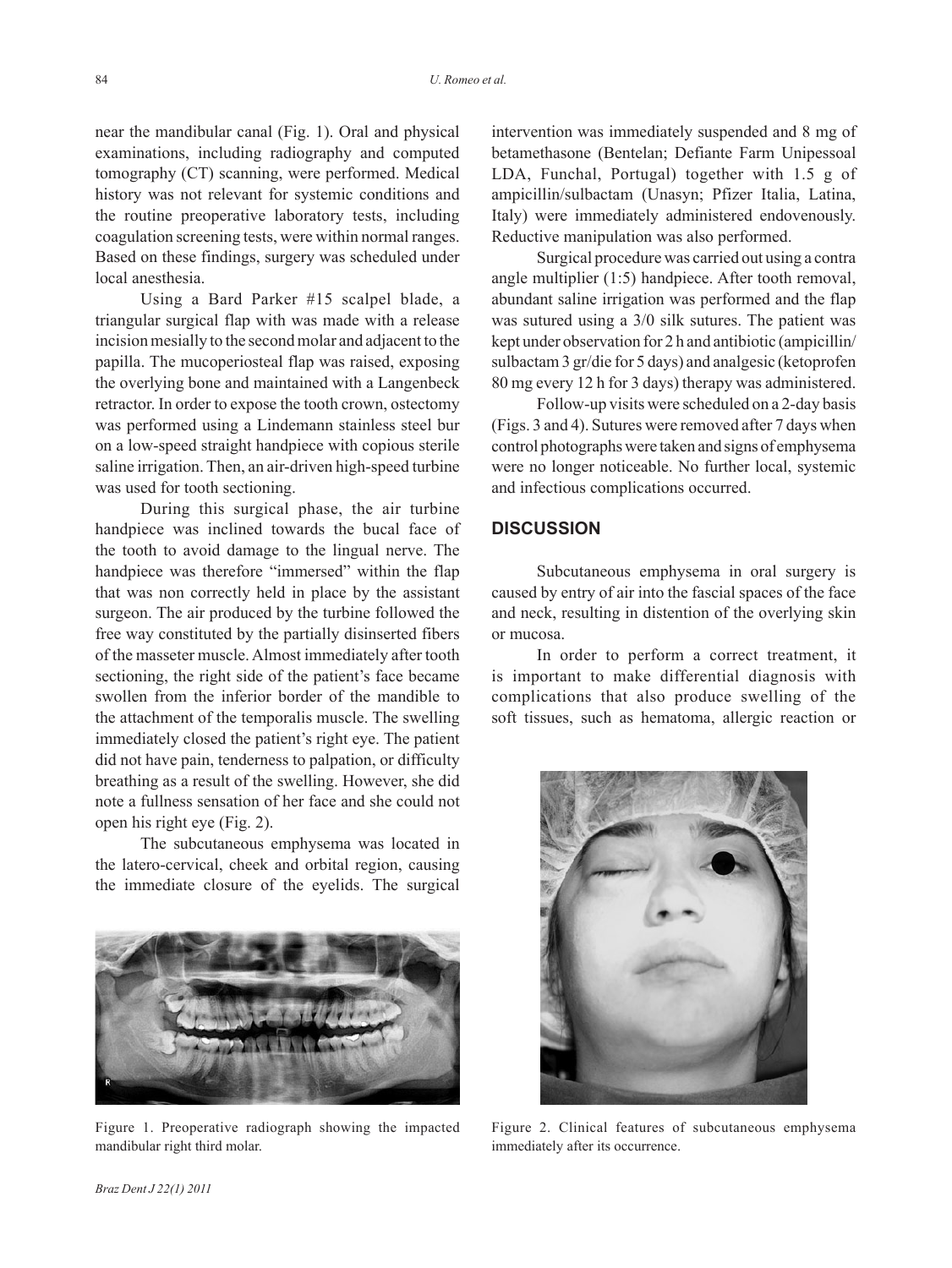angioedema (5). Palpation of the swollen head and neck areas will elicit crepitus, or a "Velcro" sensation, that is not present in the other conditions (6). In most cases, this sign is detected immediately, but there are reports in which it may appear subsequently, making diagnosis difficult (7).

Subcutaneous emphysema is an uncommon complication in dental routine. McKenzie and Rosenberg (4), in a recent literature review, examined 32 cases of subcutaneous emphysema. Half of the cases were associated with the use of air-driven handpieces. Five of the cases reviewed resulted in significant complications after subcutaneous emphysema.

It should be noticed that surgery is not the only procedure at risk for the development of subcutaneous emphysema, as cases have been described during restorative procedures, crown preparation, and endodontic therapy (4). Emphysema has also been reported during oral laser surgery procedures (8). Air can be introduced into the soft tissue spaces by several routes, but it usually passes through the dentoalveolar membrane or a root canal  $(9)$ .

Elevation of a large flap can raise the risk of provoking emphysema, especially during third molar surgery. Air can diffuse into the pterygomaxillary region and into the lateral pharyngeal space from the molar-retromolar region, and reach the mediastinum by dissecting the visceral space. Air can penetrate the cervical fascial planes and extend to the mediastinum,

leading to more life threatening consequences (10). The presence of pain both in the thorax and in the back, would suggest the presence of mediastinic emphysema, and a chest film to confirm the diagnosis is mandatory (7).

Although infection is not usually observed in a subcutaneous emphysema, cases have been described where this condition has developed. Prophylactic antibiotic therapy is recommended, since the introduction of air and non-sterile water could cause serious effects to the patient's health (7).

Most cases of subcutaneous emphysema start resolving after 3 to 5 days, and they are completely managed after 7 to 10 days (4). It is important to advise patients to avoid increasing the intraoral pressure by blowing the nose vigorously or playing musical instruments, for example, as these procedures could cause introduction of more air (11).

In the present case, the air could have been forced into subcutaneous tissues during tooth sectioning with the high-speed air turbine handpiece and the elevated flap could have provoked a valve effect as described in other clinical situations (12,13).

Prevention of emphysema requires adherence to well-accepted surgical procedures. Mucoperiosteal flap elevation should be minimal and should not extend to the lingual alveolus of the mandibular third molar area. Muscle attachments should be preserved whenever possible. Firm but gentle retraction of mucoperiosteal flaps protects soft tissues from cutting instruments.



Figure 3.Control photograph at 2 days, showing partial regression of facial swelling.



Figure 4. Control photograph at 4 days showing an almost complete recovery.